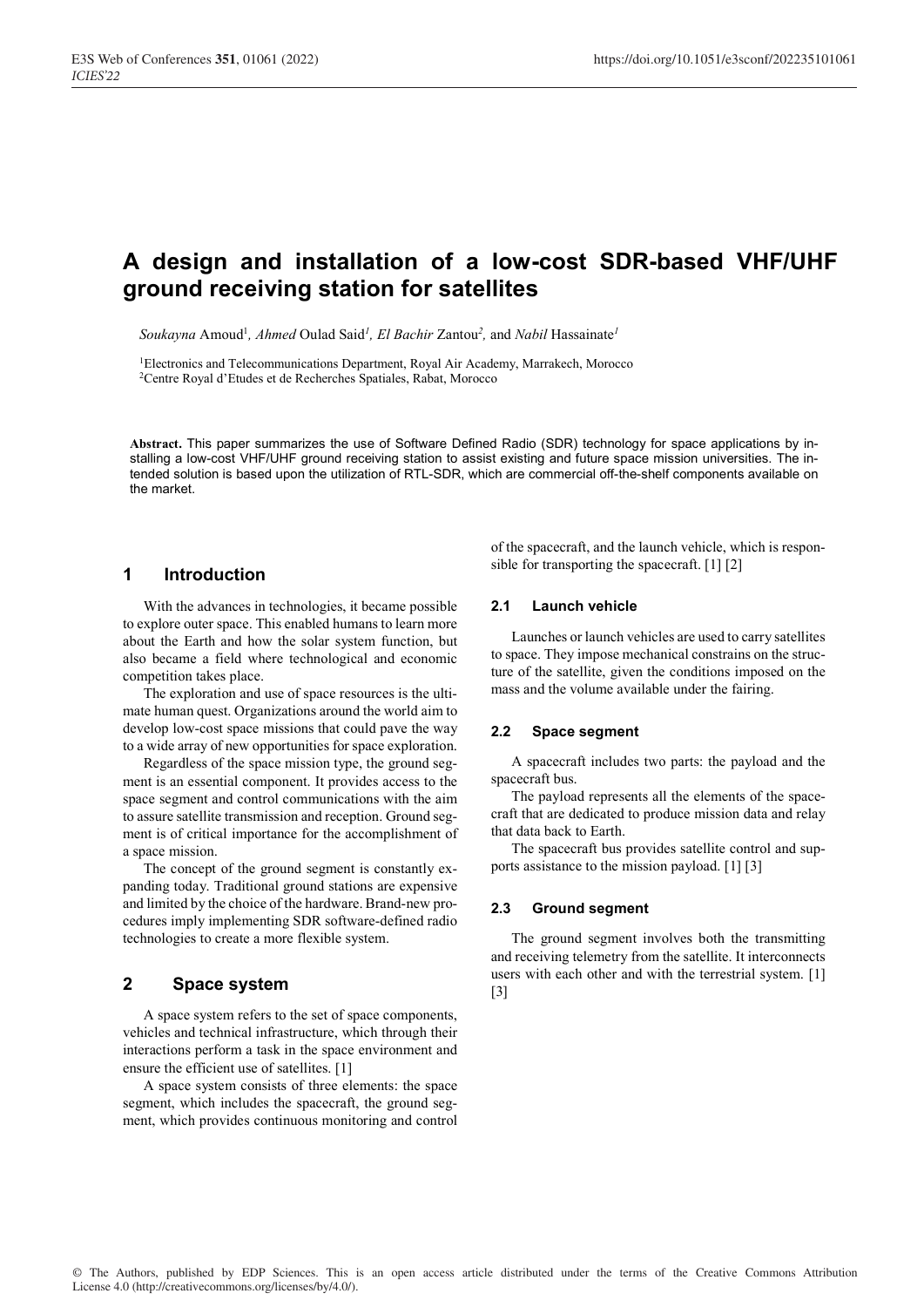# **3 Design of the ground station**

#### **3.1 Ground station**

Ground stations are surface-based installations designed to provide real-time communication with satellites. Among their main functions:

- Telemetry: Receiving from the satellite results of measurements, information concerning satellite operation and verification of the execution of commands.
- Command: Transmitting control signals to the satellite to change the state or mode of operation of equipment.
- Tracking: Providing the measurement of satellite position and monitor the load on the on-board computer.
- Data processing: Providing scientific and technical data depending on the type of the mission. [2]

The existing architecture of a ground station resolves mainly around its application. However, a generalized one includes the RF section, the baseband equipment and the terrestrial interface. Furthermore, all ground stations have some support facilities like monitoring and control equipment, thermal and environment conditioning unit, etc.



**Fig. 1.** Block schematic arrangement of a generalized Earth station.

The RF section consists of the antenna subsystem, the block up-converter (BUC) and the high-power amplifier (HPA) in the uplink channel and the antenna subsystem, the low noise amplifier (LNA) and the digital down-converter (DDC) in the downlink channel.

Equipment redundancy can be used in the RF section in order to ensure system reliability and continuity of service. The up-converter in the up-link channel converts the low baseband frequency signal to a higher frequency. Figure 2 shows the schematic diagram of up-converters. [4]

The HPA amplifies the up-converted signal to the desired level in order to have a satisfactory uplink performance.

Likewise, the LNA amplifies low-power signals that the antenna is receiving and minimizes additional noise. It is an element of great importance in the downlink path. A typical LNA may supply a power gain of 20 dB.



**Fig. 2.** Schematic diagrams of up-converters.

The amplified RF signal is then converted by the DDC to the intermediate frequency level before being fed to the modem in the baseband section. Figure 3 shows the schematic diagram of down-converters. [4]



**Fig. 3.** Schematic diagrams of down-converters.

The baseband section assures modulation and demodulation. The basic blocks of this section are mainly baseband processing circuits, modulators / demodulators (modem) and multiplexers / demultiplexers.

The baseband section is linked to the terrestrial network via the terrestrial interface. It connects the Earth station to users. The complexity of every terrestrial interface rests on the services provided by every ground station. [4]  $[5]$ 

#### **3.2 Software Defined Radio (SDR)**

An SDR system is a radio communication system that utilizes software to modulate and demodulate radio signals. This concept allows a high degree of flexibility in hardware components. Software-defined radio aims to replace traditional radio hardware such as mixers, modulators, demodulators and associated analog circuits that cannot easily be re-configured. SDR offers software-configurability and control, improves system performance and reduces system size. [6]



**Fig. 4.** Traditional Radio and SDR.

SDR receiver uses an RF tuner to down-convert the analog signal IF.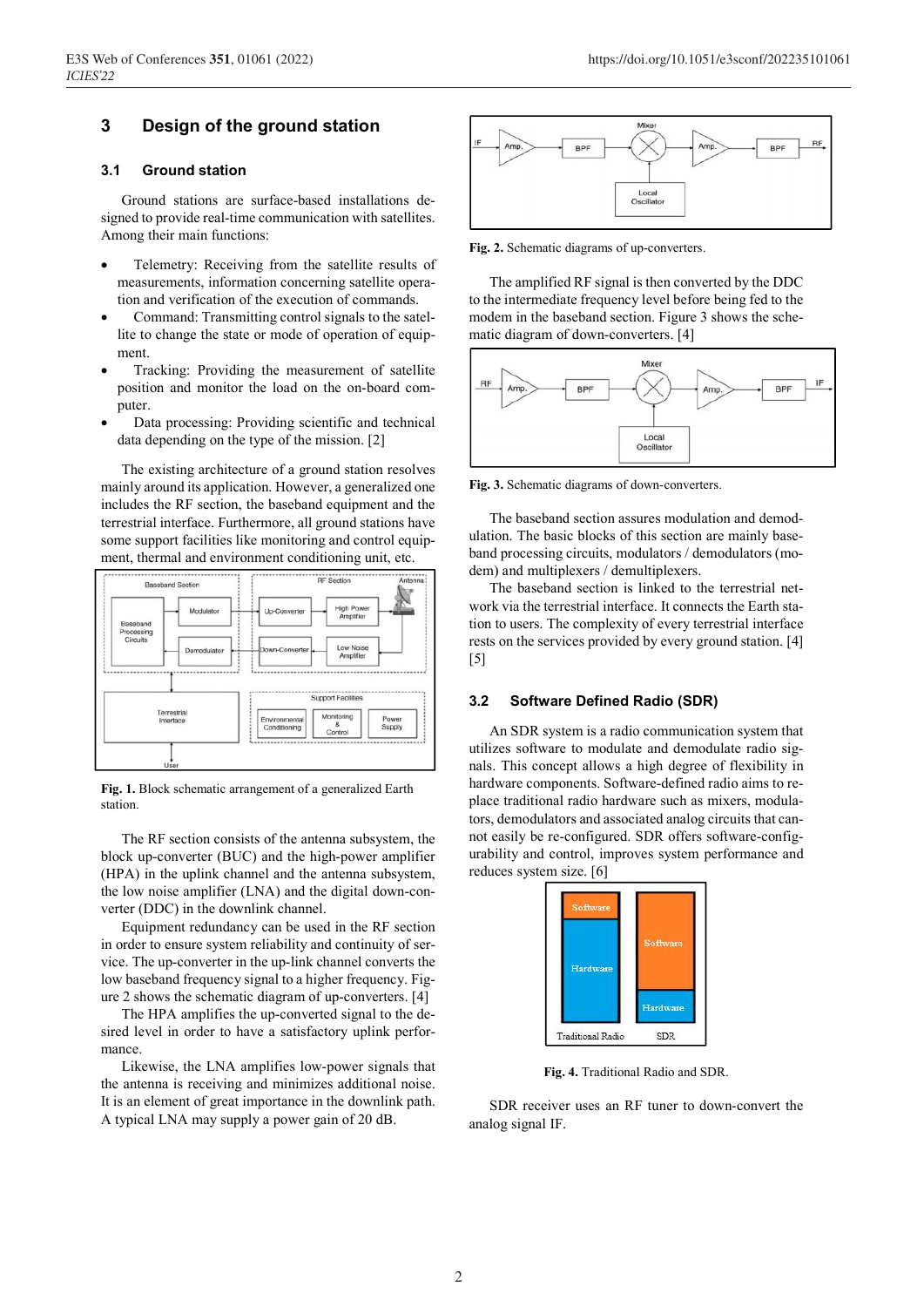The signal is then sampled and digitized using an ADC (Analog to Digital Converter). The samples are fed to the DDC (Digital Down Converter). It is the preliminary element of the SDR system. It includes three central elements: a digital mixer, a digital local oscillator and a Finite Impulse Response (FIR) low-pass filter.

 The digital mixer and the local oscillator change the IF digital samples to baseband, while the FIR low-pass filter limits the final signal bandwidth.

Finally, the digital signal processor DSP (Digital Signal Processor) performs demodulation, decoding and associated tasks. Figure 5 shows the block diagram of an SDR receiver.



**Fig. 5.** Block Diagram of the SDR Receiver.

Among the most widely used SDR receivers the RTL-SDR. It is a low priced, simple to use USB device that receives RF signals. Originally, these devices were designed to be Digital Video Broadcast-Terrestrial (DVB-T) receivers, however, and thanks to a number of engineers and developers, they are now used as SDRs. They are then able to receive any signal in the range their tuner operates over. This range varies from a device to another depending on the elements used, but is most often from 25 MHz to 1.75 GHz. [6] [7]

#### **3.3 Design of the ground station**

After doing some research, we decided to use the RTL-SDR V3, which is an upgraded RTL-SDR dongle. It is a very affordable dongle and is considered a great option for a first approach to the technology. It operates in the VHF and UHF bands, and is well known in the amateur radio world. It has the following characteristics:

- Bandwidth: Up to 2.4 MHz stable.
- ADC: RTL2832U 8-bits.
- Frequency Range: 500 kHz 1766 MHz (500  $kHz - 24 MHz$  in direct sampling mode).
- Typical Input Impedance: 50 Ω.
- Typical Current Draw: 270 280 mA.

The RTL-SDR V3 rests on the RTL2832/ R820T2 combination. The RTL2832U down-converts from IF to baseband, digitizes the signal and reduces the sampling rate. The R820T2 is the tuner chip which down-converts a band of RF signal to an IF frequency.



**Fig. 6.** RTL-SDR V3.

RTL-SDR V3 is coming with SMA connector, which is most frequently used, hence the possibility of using several more efficient antennas, adapted to the intended operating bands.

After purchasing the RTL-SDR V3, we inserted it into the computer's USB port and proceeded to install it by downloading the SDRSharp software from Airspy. SDRSharp is an approved free software defined radio program available with RTL-SDR support.



**Fig. 7.** SDRSharp software.

### **4 Results**

After purchasing the RTL-SDR V3, we wanted to test it to check that it works properly after installation and configuration. To do so, we used an indoor TV antenna as showed in figure 8. It is a magnetic-based, omnidirectional antenna capable of receiving VHF (170-230 MHz) and UHF (470-869 MHz) frequencies. Figure 9 illustrates the preliminary ground station for testing the SDR dongle.



**Fig. 8.** Indoor TV antenna.

Using this station, we have managed to test a variety of applications, which we will present in the following paragraphs.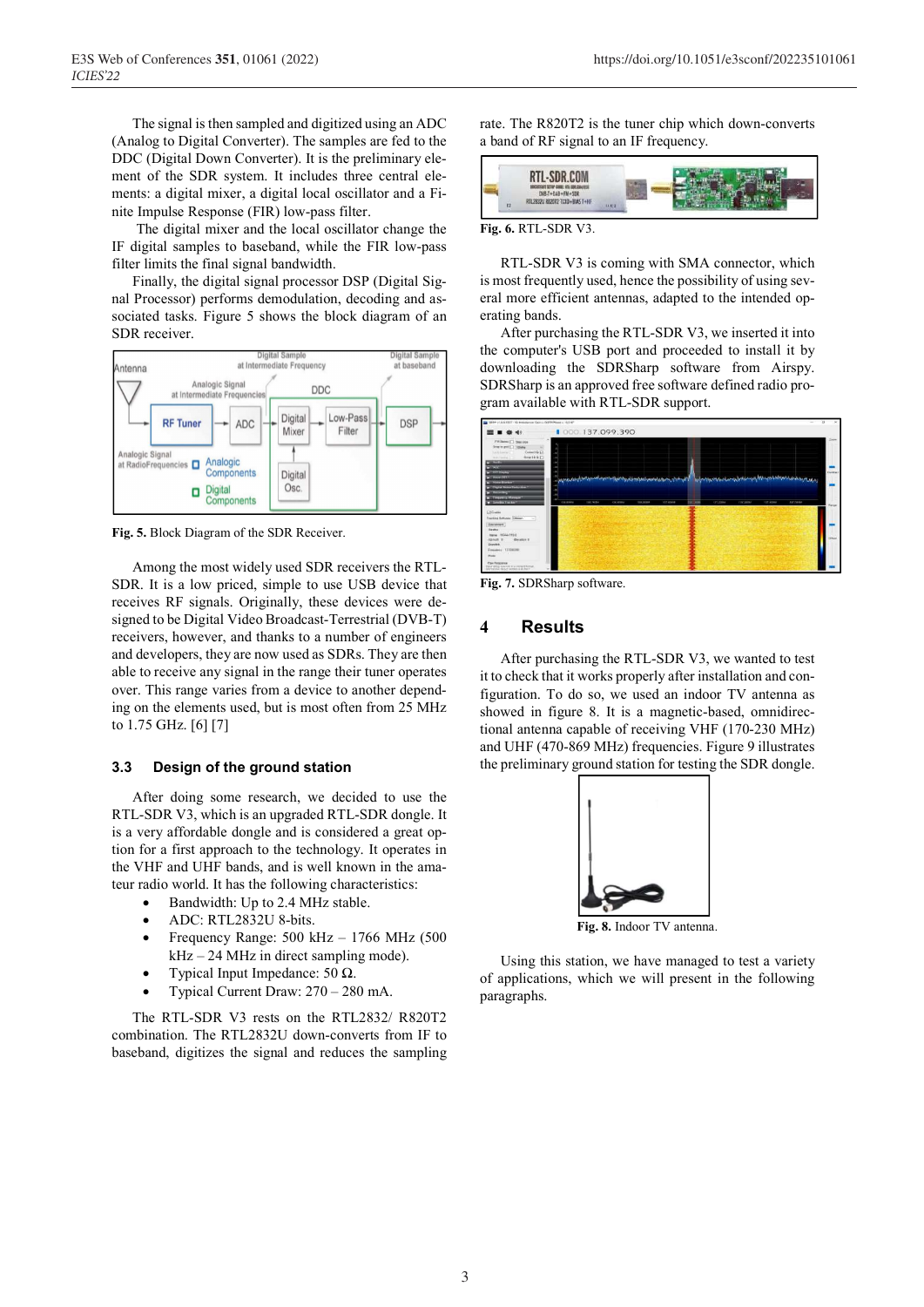

**Fig. 9.** Preliminary ground station.

#### **4.1 Listening to FM Radio**

We started by listening to every-day FM radio. To do so, we first launched SDRSharp and selected WFM (Wide Frequency Modulation). We then set a FM station frequency. We managed to listen to all FM stations picked up in Marrakech. Figure 10 illustrates listening to MEDI 1, which broadcasts at a frequency of 105.3 MHz.



**Fig. 10.** Listening to FM radio using RTL-SDR V3. (MEDI1)

## **4.2 Listening to ATIS**

We were also able to pick up and listen to the ATIS (Automatic Terminal Information Service). It is a continuous message on a loop that provides general information about the airport, runway conditions and weather. This information is broadcast on 121.950 MHz in Marrakech.



**Fig. 11.** Listening to ATIS using RTL-SDR V3



**Fig.13.** Displaying data on a map using VRS.

#### **4.3 Receiving ADS-B signals**

Modern planes use an Automatic Dependent Surveillance-Broadcast (ADS-B) Mode-S transponder, which periodically transmits precise location of the aircraft position. ADS-B operates as a UHF signal at 1090 MHz. Ground stations and other aircrafts can receive this signal.

Using RTL-SDR, it is possible to listen to ADS-B signals. The preliminary ground station allowed us to track aircrafts in flight without needing a much expensive radar.

For ADS-B decoding, we used dump1090. It is a popular command line ADS-B mode S decoder, commonly used with RTL-SDR devices. It allows robust decoding of weak messages on 1090 MHz and gives access to multiple information such as altitude, speed and aircraft position. We connected this software to Virtual Radar Server (VRS), which is a visual display of the received and decoded aircraft data. VRS will collect data from dump1090 and generate a map where all the aircraft found by dump1090 are shown in real time. Figures 12 and 13 illustrate an example where we were able to detect two aircrafts in flight over Marrakech on March 14, 2021 at 08h34min.



**Fig. 12.** ADS-B decoding using dump1090.

#### **4.4 Receiving satellite telemetry**

After testing the RTL-SDR V3 dongle, we have concluded that it can be used in a variety of applications to receive radio signals at ground level or on aircraft.

The SDR dongle allowed us, in addition to the applications mentioned above, to receive signals from satellites in low orbit. For that, we used the Quadrifilar Helix Antenna (QHA). It consists of two bifilar helical loops oriented in mutual orthogonal relationship on a common axis. The terminals of each loop are fed in antiphase and the currents in the two loops are in phase quadrature. QHA is a right hand circular polarized omnidirectional antenna

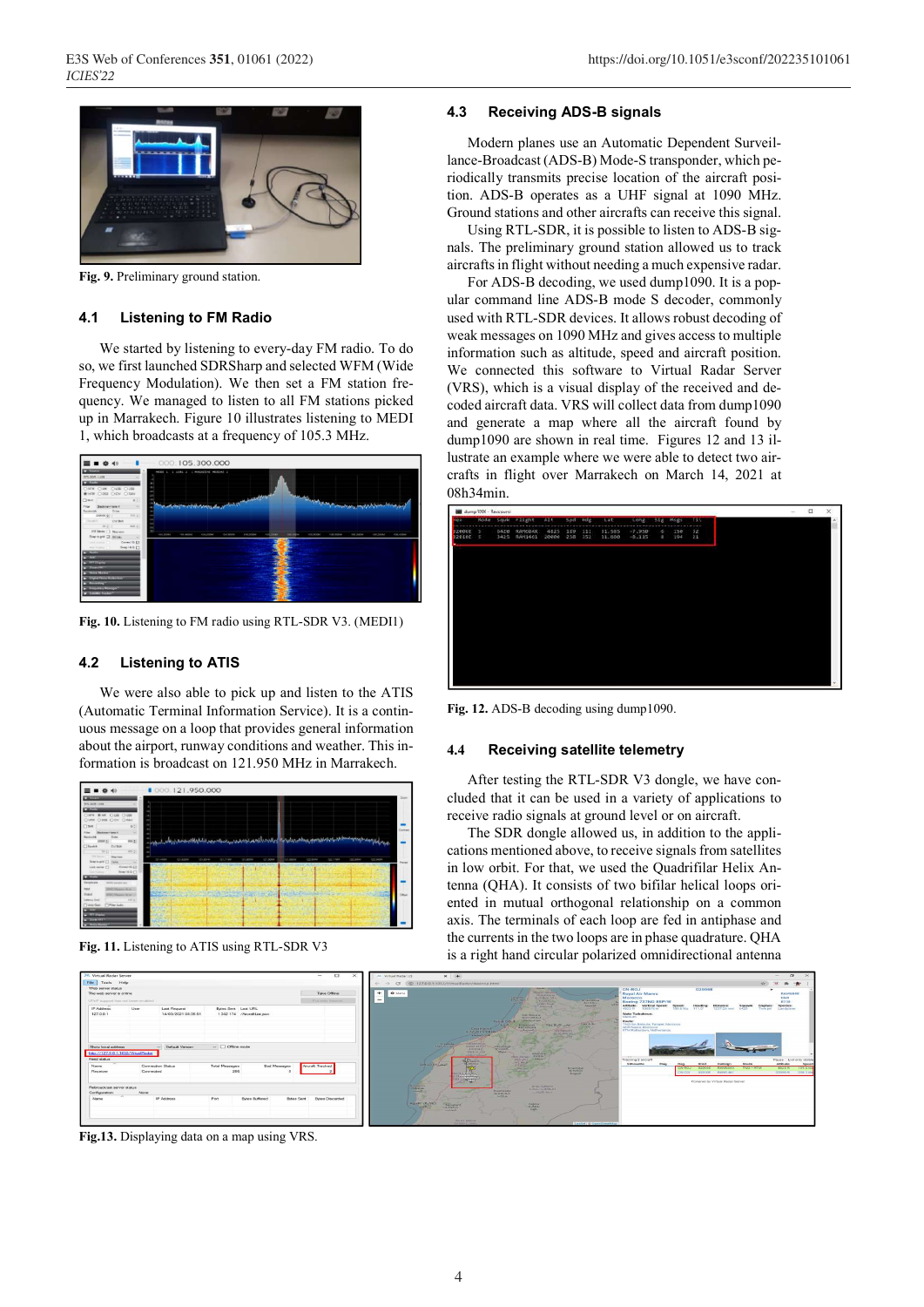that allows optimal reception from the horizon to the zenith and vice versa.

Table 1 shows the specifications of this antenna. [8] **Table 1.** QHA characteristics.

| Frequency       | $137 \mathrm{MHz}$  |
|-----------------|---------------------|
| Gain            | 5 dBi               |
| Bandwidth       | 5 MHz               |
| Polarization    | Right hand circular |
| Input impedance | 50 Ohms             |
| <b>TOS</b>      | <1.5                |

Since the cost of this antenna can go up to 300€ and since it is not available on the local market, we decided to build it ourselves using a PVC pipe, a copper tube and a coaxial cable. After building the antenna, we measured its input reflection coefficient  $S_{11}$  using the network analyzer available at the Hyper-Frequency laboratory of the Royal Air Academy.

The measurements showed that from 120 MHz to 140 MHz,  $S_{11}$  is far below 0 dB. It can be concluded that the QHA is an UWB (Ultra-Wide Band) antenna for VHF frequencies.



 **Fig. 12.** Designed QHA.

We used a software called Orbitron to track the satellites and predict their passage over Marrakech. During the first tests, the signals received were of very low power and very noisy. Therefore, we decided to add an LNA (Low Noise Amplifier) to the antenna output in order to amplify the signals. We chose an open area, far from obstacles, to place the station to minimize the losses. Figure 15 illustrates the satellite telemetry receiving ground station.



 **Fig. 13.** Telemetry receiving ground station.

5

We were able to receive the International Space Station (ISS). It is a large spacecraft in orbit around Earth where crews of astronauts and cosmonauts live. It travels at 28.000 km/h and orbits Earth at an average altitude of about 400 km. The ISS transmits signals at 145.825 Mhz. Using Orbitron to predict the ISS passes and SDRSharp, we were able to pick up a signal at this frequency. Figures 16 and 17 respectively represent the ISS passing over our position on May 13, 2021 at 8:00 PM and the signal received by our ground station.



**Fig. 14.** ISS pass on May 13 at 8 PM.



**Fig. 15.** ISS signal.

We were also able to pick up the signal from ZHUHAI-1 01, also called CAS-4A. It is a Chinese microsatellite developed by the Zhuhai Orbita Control Engineering Company. It is part of the Chinese Earth observation satellites. It transmits signals at 145.880 Mhz. We were able to pick up a signal using SDRSharp on May 13, 2021 at 08:04 PM.



**Fig. 16.** ZHUHAI-1 01 signal.